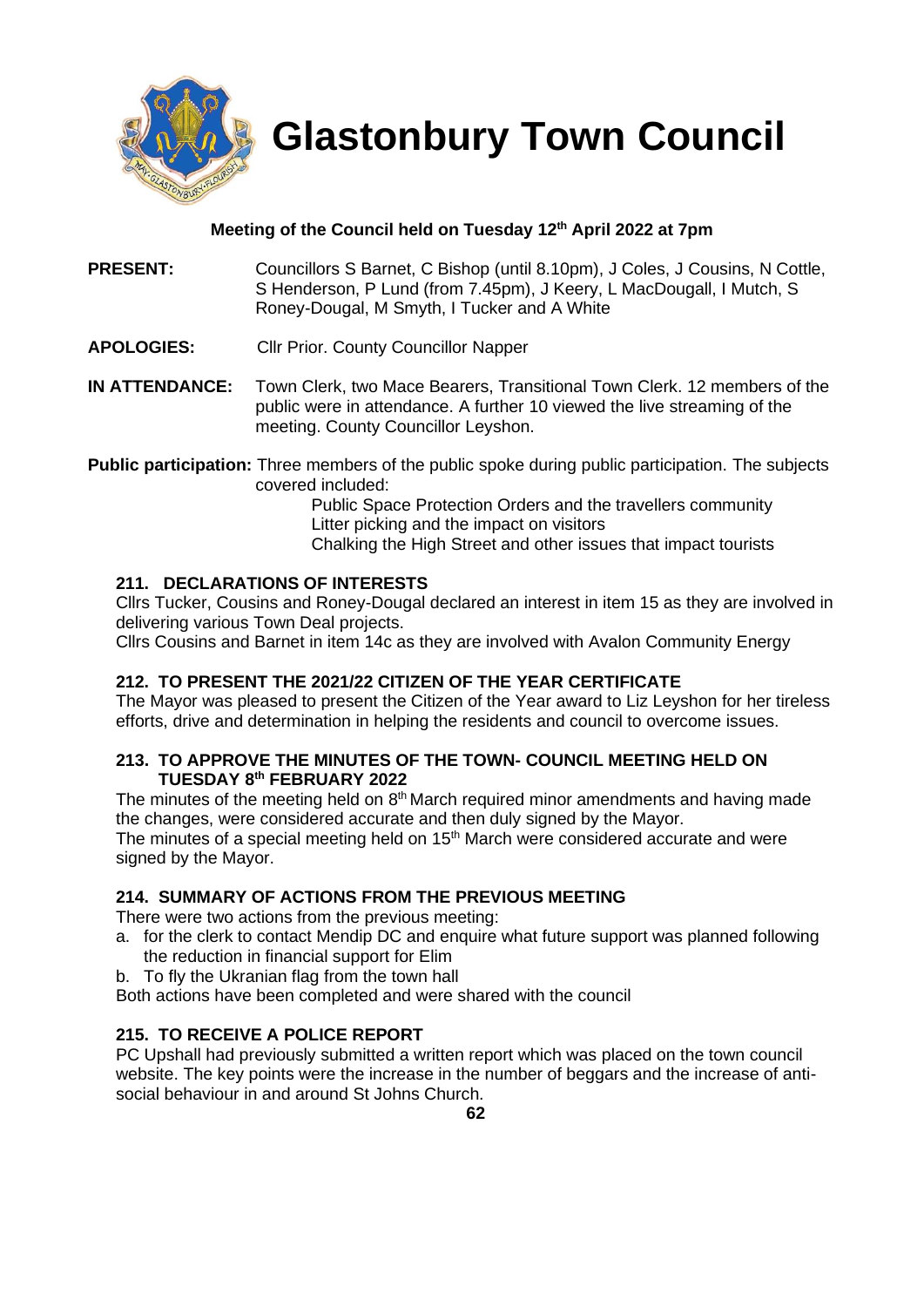The clerk as asked to enquire why there appears not to have been an opportunity provided for a 'meet the police event' in Glastonbury, as other towns in Mendip had this opportunity provided.

Cllr Barnet reminded the council that the success of the mini police engagement came as a result of a youth grant awarded to St Benedicts school at the end of last year.

Councillors expressed support for the police involvement with the Multi Agency Group (MAG) and their part in resolving the issues at Stonedown.

## **216. TO RECEIVE AND CONSIDER THE RESOLUTIONS OF:**

Planning Committee on 15<sup>th</sup> April 2022 and the Property and Assets Committee held on 23rd March 2022. The resolutions had been tabled.

# **217. RECEIVE COUNTY COUNCILLORS REPORTS**

Cllr Napper submitted a written report which expressed his disappointment at not being able to be present at this his last meeting representing the County Council in the Glastonbury and Street Division.

Cllr Leyshon provided a verbal report which covered the following:

- The recent Tor Leisure open event that was part of the consultation associated to the Town Deal fund. The project has been described as being part building rebuild, part playing fields provision, and part providing open access space for recreation. Cllr Leyshon informed that there are posters that accompanied the event which will be circulated. The intention is to provide recreational football and cricket facilities. Currently awaiting revised architect drawings before another round of consultation.
- The Multi Agency Group (MAG) has revised its plans for Bretenoux Road which now includes two way traffic down the entire length, together with a cycle and footway for pedestrians. Double yellow lines will feature on both sides of the road.
- The MAG group continue to work on identifying appropriate sites both temporary and permanent for travellers. A health outreach worker has been appointed to work with the travelling community. There is no more consultation as the recently announced project is final.
- Concerns were expressed about the purchase of second hand caravans and the issues associated with non-payment of rent.

Councillors enquired why the Beckery Road has not been appropriately blocked off, to prevent a new encampment of travellers vans. Cllr Leyshon referred to the situation a cyclical evictios, when people keep moving on due to authority intervention

The clerk was asked to write to both Councillors Napper and Leyshon to thank them for their hard work over recent years for the good of the town and residents.

## **218. TO RECEIVE DISTRICT COUNCILLOR REPORTS**

Cllr MacDougall had prepared a written report which has been placed on the councils website.. Her report focussed on the planning decision to refuse consent for an IT mast, Wessex Water discharge levels into rivers and streams, Somerset bus partnership and the low satisfaction rates of this, the Community Development Trust are looking for volunteers, an opportunity to apply for carpets and curtains through Avalon Community Energy and appropriate housing provision.

Cllr Henderson had nothing to report.

Cllr Cottle informed that it was a relatively quiet period. He also spoke about the need for appropriate housing on land in appropriate locations. A concern was expressed about the width of the Stonedown verge, which may be big enough for a small tent.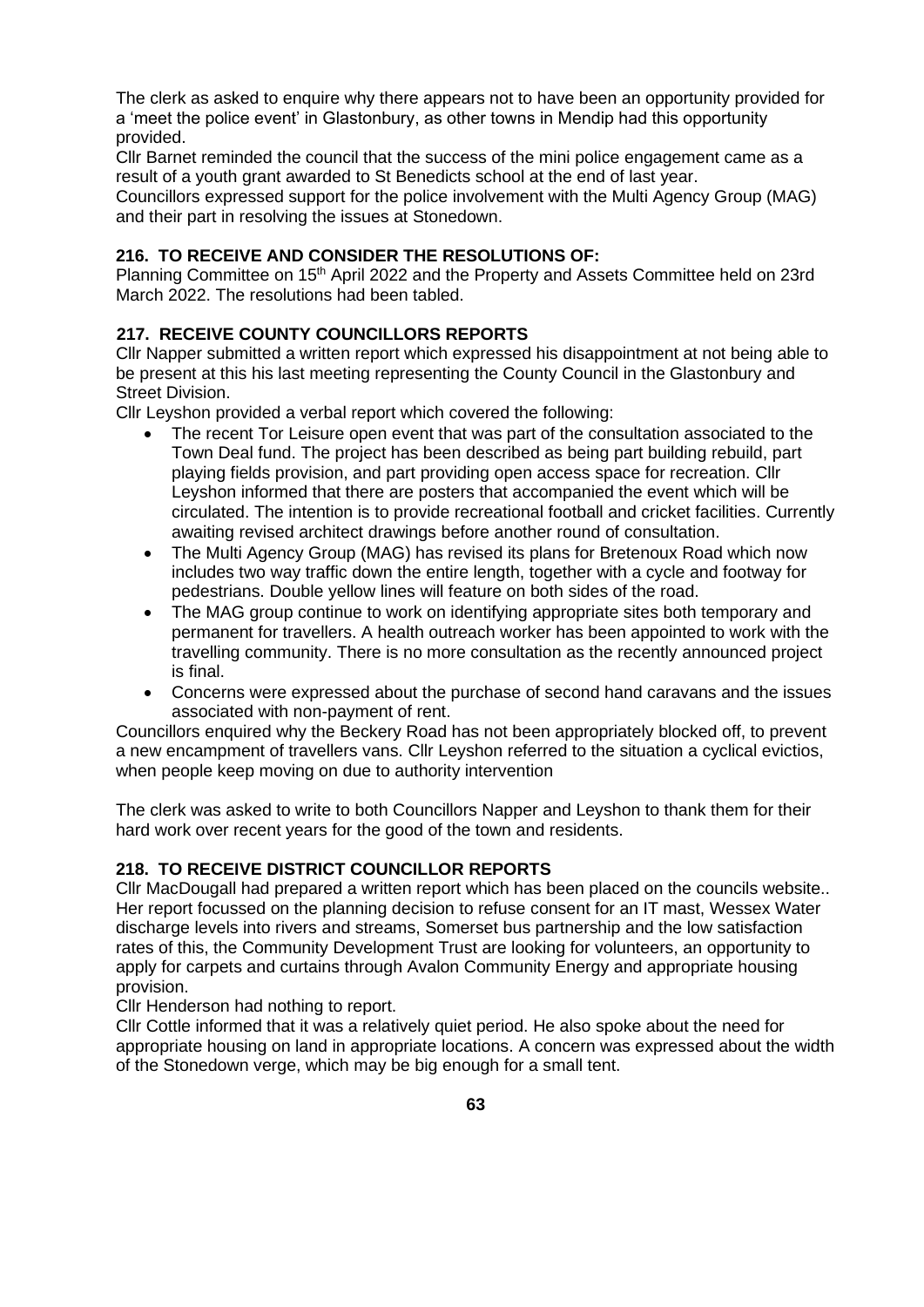Cllr Cousins informed that he has attended the Standards Board and the Axe and Brue Drainage Board. He clarified that District Councillors remain in position until 2023.

Cllr Keery enquired if any progress has been made with the transfer of the St Dunstans car park asset to the town council. The clerk informed that there has been no more progress, yet would follow this up and report to a future meeting.

## **219. TO RECEIVE THE BUDGET MONITORING REPORT**

The budget monitoring report was presented and approved. The Responsible Financial Officer is to be applauded for the way the budget is presented.

## **220. TO RECEIVE THE SCHEULE OF PAYMENTS**

The Schedule of Payments was presented and approved.

## **221. TO RECEIVE A RECOMMENDATION FROM THE RESPOSIBLE FINANCIAL OFFICER TO EXTEND INSURANCE COVER WITH ZURICH FOR THREE YEARS**

A paper detailing the current insurance costs, together with a three year plan was presented to the council. By agreeing to a three year plan, the premium remains at a constant fee, some £700 lower than the annual fee. The recommendation from the Responsible Financial Officer is to accept the recommendation. Cllr MacDougal expressed a concern about the investment by insurance companies in to fossil fuels and proposed that further research is taken before commitment, seconded by Cllr Smyth. This motion was defeated 12 – 0 – 1.Cllr Barnet proposed, seconded by Cllr Tucker and **RESOLVED** that the offer from Zurich insurance is accepted  $12 - 0 - 1$ .

#### **222. RECOMMENDATION FROM THE CLERK'S OFFICE THAT THE NEXT TOWN COUNCIL MEETING IS RESCHEDULED TO TUESDAY 17TH MAY**

The Standing Orders inform that council meetings are held on the second Tuesday of each month. The Clerk requested that the May meeting of the council is held on the third Tuesday –  $17<sup>th</sup>$  May as this will give a little more time for training and familiarisation of the role of a councillor, as well as ensuring the first meeting is held within 14 days of an election. Proposed by Cllr Cottle, seconded by Cllr MacDougal and **AGREED** by majority. 10 – 0 – 3

# **223. REPORTS FROM ADVISORY COMMITTEES**

#### **a. Glastonbury in Bloom**

Cllr Cousins informed the meeting that a request for a 1,000 litre IPC container be placed on Fishers Hill to enable regular watering of the many new plants placed in the area. Cllr Roney-Dougal supported the idea. The clerk interjected and raised a number of concerns that have to be resolved prior to the placement of any structure at this location. Assurances on the safety of a container is required, knowledge that legionnaires disease will not be an issue and confirmation that insurance is available, as the land is not owned by the Town Council. Cllr Keery raised a subsequent motion, seconded by Cllr Henderson that the Fishers Hill plants are watered with the use of the mobile watering system until such time as the issues raised are resolved. This motion was **RESOLVED** by majority 10 – 2 – 1

Concern was raised regarding the uneven pavement near the Co op store on the High Street. Cllr Leyshon offered to photograph the area and report to the appropriate Highways Officer.

#### **b. Climate Emergency**

Cllr Roney-Dougal reflected on the progress the council has made in the last three years on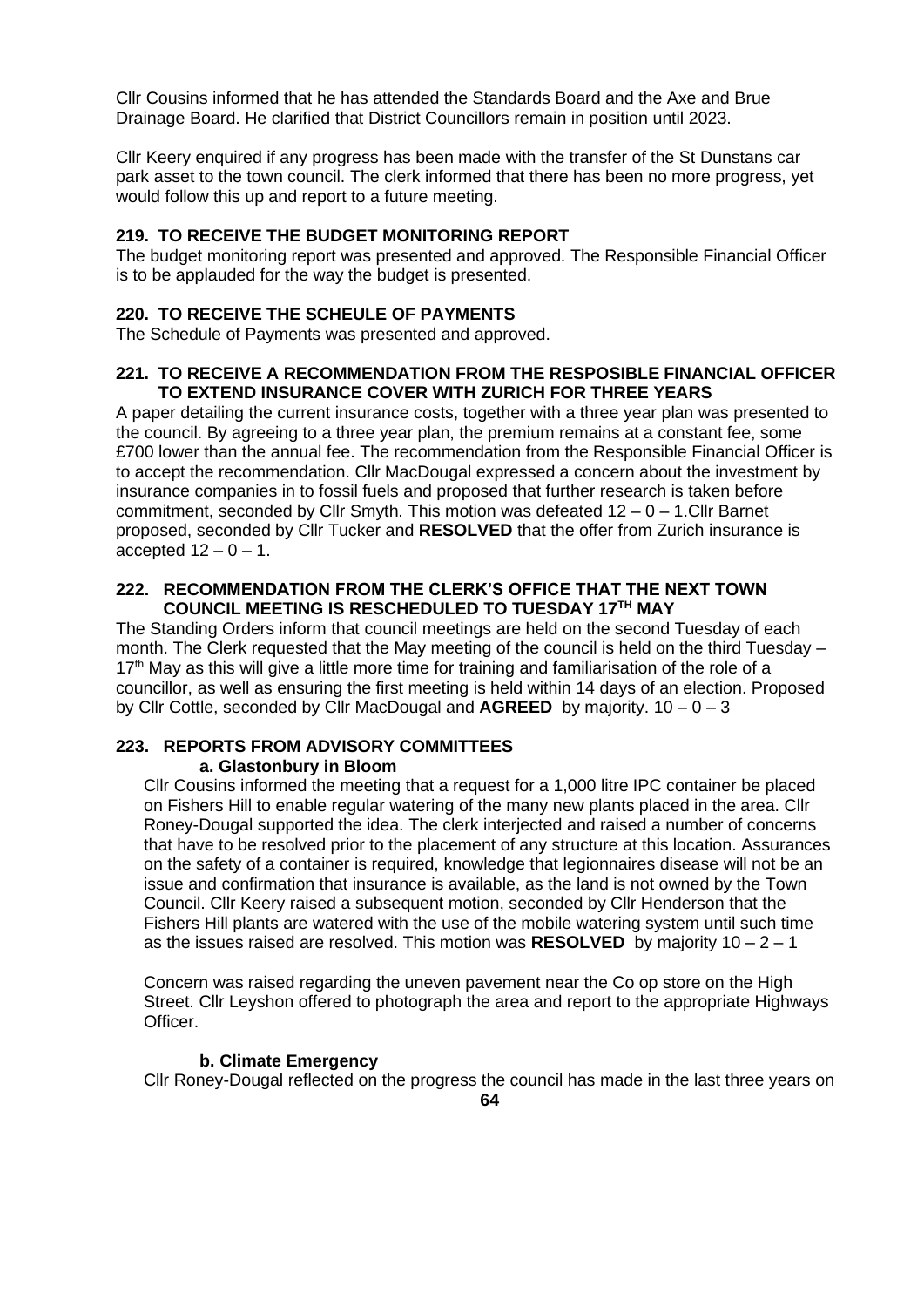matters relating to climate emergency. She identified the employment of a Climate Emergency and Resilience Officer in Melissa Taylor as being a major achievement. The purchase of an electric vehicle, resolving of the solar panels issues on the town hall roof, the open day organised in support of COP26, two People's Assemblies, the introduction of a community fridge, installation of two water fountains, left luggage facilities, community notice board, cycle racks, a partnership with Sunlit Solar to install solar panels on residential properties and progress on creating a third allotment site.

The opportunity to borrow a thermal imaging camera to help identify where heat is escaping from properties is encouraged. There remains an opportunity to organise a Citizens Assembly once the next council has been identified.

#### **c. Queen Elizabeth II Platinum Jubilee**

Cllr Cousins reported that there are a number of celebrations planned to celebrate Queen Elizabeth II platinum jubilee. The planting of a pencil oak was the first celebration. Other activities include the recital of a mummers play, a celebration of St Dunstan, a pilgrimage walk on  $2^{nd}$  June and the lighting of a beacon on the Tor in the evening, which it is understood the BBC are to run an outside broadcast from. A pageant in the High Street on Sunday 4<sup>th</sup> June will conclude with a street tea party.

#### **d. Neighbourhood Plan**

The next meeting of the Neighbourhood Plan will be on Tuesday 26<sup>th</sup> April at 7.00pm, where all are welcome to attend.

#### **224. REPORTS FROM OUTSIDE BODIES**

#### a. **Town's Fund**

The business plans have been completed for the five projects in cohort one. All of these projects will progress to the submission stage of the application process. Applications will have to scrutinised within Mendip DC and the Section 151 Officer before being submitted. The second cohort of applications includes the Community Hub and Wellbeing Centre. Cllr Tucker then used the opportunity to reminisce on almost 50 years as a town councillor. He encouraged the next generation of councillors to have vision and plan strategically the long-term vision of the council

# **225. MAYORS ANNOUNCEMENTS**

The Mayor attended a vigil at the peace pole for Ukraine on 19<sup>th</sup> March A service in Wells Cathedral on 20<sup>th</sup> March to welcome the new High Sheriff of Somerset The launch of an exhibition at Heart of the Tribe on  $7<sup>th</sup>$  April

The judging of the Easter Bonnet competition with the Forget Me Not club on  $12<sup>th</sup>$  April

#### **226. COMMUNICATIONS AND ANNOUNCEMENTS**

The reception to reward Michael Eavis with the Freedom of the town of Glastonbury is to take place on Tuesday 3rd May commencing at 7.00pm. No partners invited, except John Keery, Ian Tucker and John Coles who are each retiring from the council.

Cllr Keery recited a closing presentation where he remembered his years as a councillor, in particular the visit to Glastonbury in Conneticut USA which 80 people from Glastonbury attended. He urged the next council to be open minded about addressing the issues of the shortage of housing and encouraged the council to consider owning housing stock, as it did many years ago.